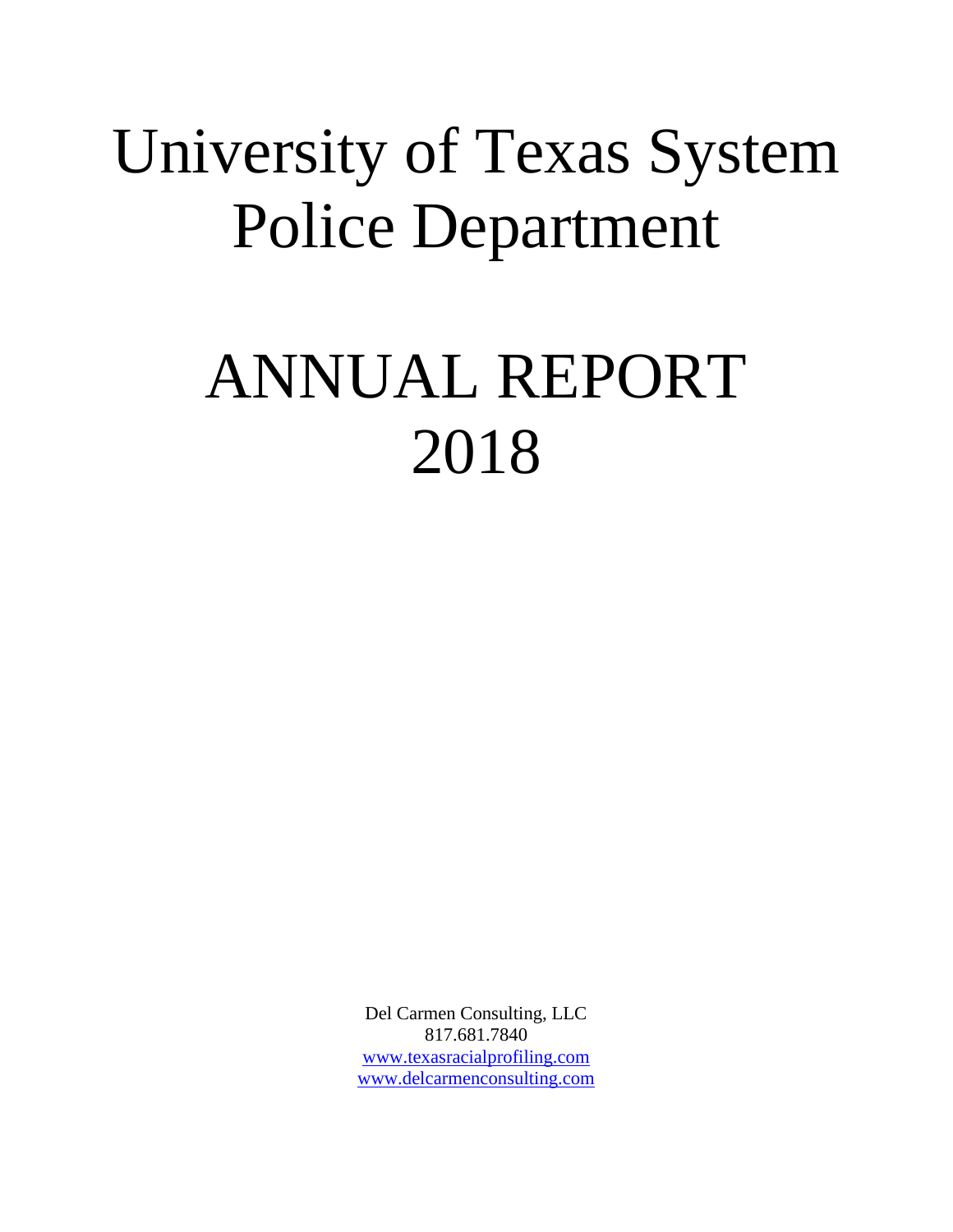# **Tables Illustrating Motor Vehicle-Related Contacts**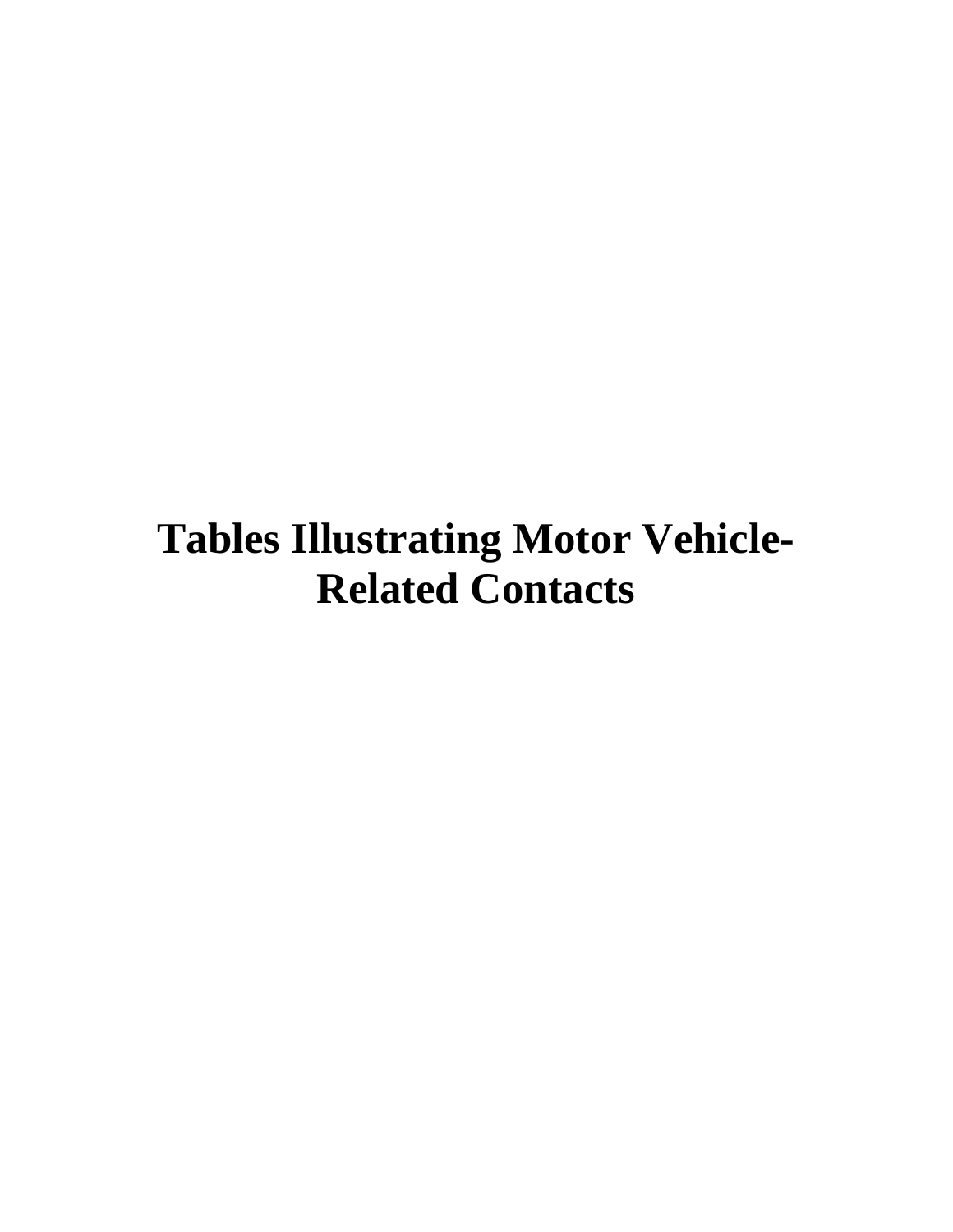# **Tier 2 Data**

# Total stops: 22,746

#### 1. Gender

1.1 Female: 9,049

1.2 Male: 13,735

## 2. Race or ethnicity

- 2.1 Black: 3,235
- 2.2 Asian/Pacific Islander: 2,231
- 2.3 White: 8,991
- 2.4 Hispanic/Latino: 7,843
- 2.5 Alaska Native/American Indian: 101

### 3. Was race or ethnicity known prior to stop?

3.1 Yes: 329

3.2 No: 22,417

## 4. Reason for stop?

- 4.1 Violation of law: 320
- 4.2 Pre-existing knowledge: 55
- 4.3 Moving traffic violation: 14,847
- 4.4 Vehicle traffic violation: 7,646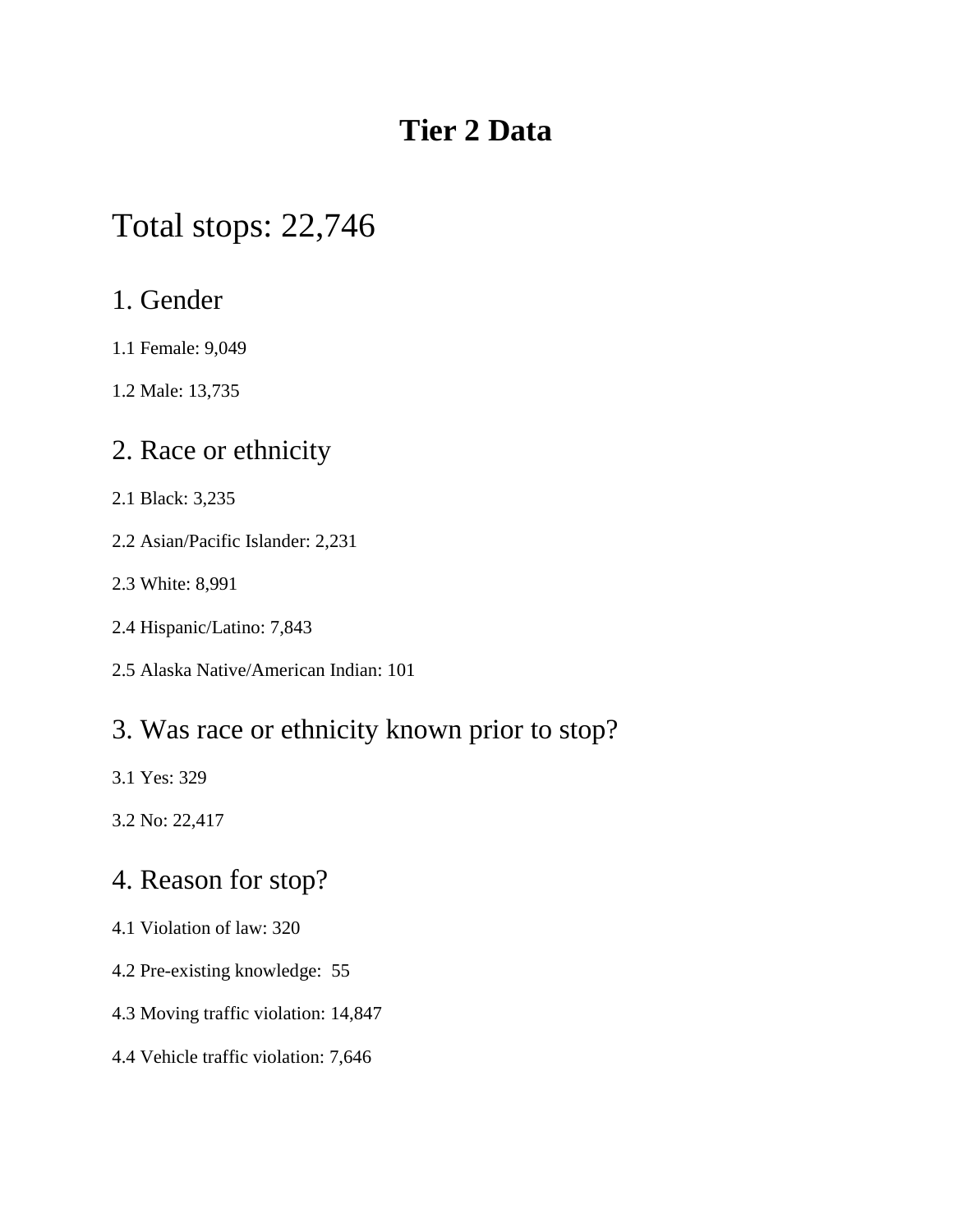## 5. Street address or approximate location of the stop

- 5.1 City street: 20,643
- 5.2 US highway: 618
- 5.3 County road: 58
- 5.4 State Highway: 0
- 5.5 Private property or other: 1,326

#### 6. Was a search conducted?

- 6.1 Yes: 882
- 6.2 No: 21,761

#### 7. Reason for Search?

- 7.1 Consent: 137
- 7.2 Contraband in plain view: 50
- 7.3 Probable cause: 301

#### 7.4 Inventory: 227

7.5 Incident to arrest: 201

### 8. Was Contraband discovered?

- 8.1 Yes: 409
- 8.2 No: 498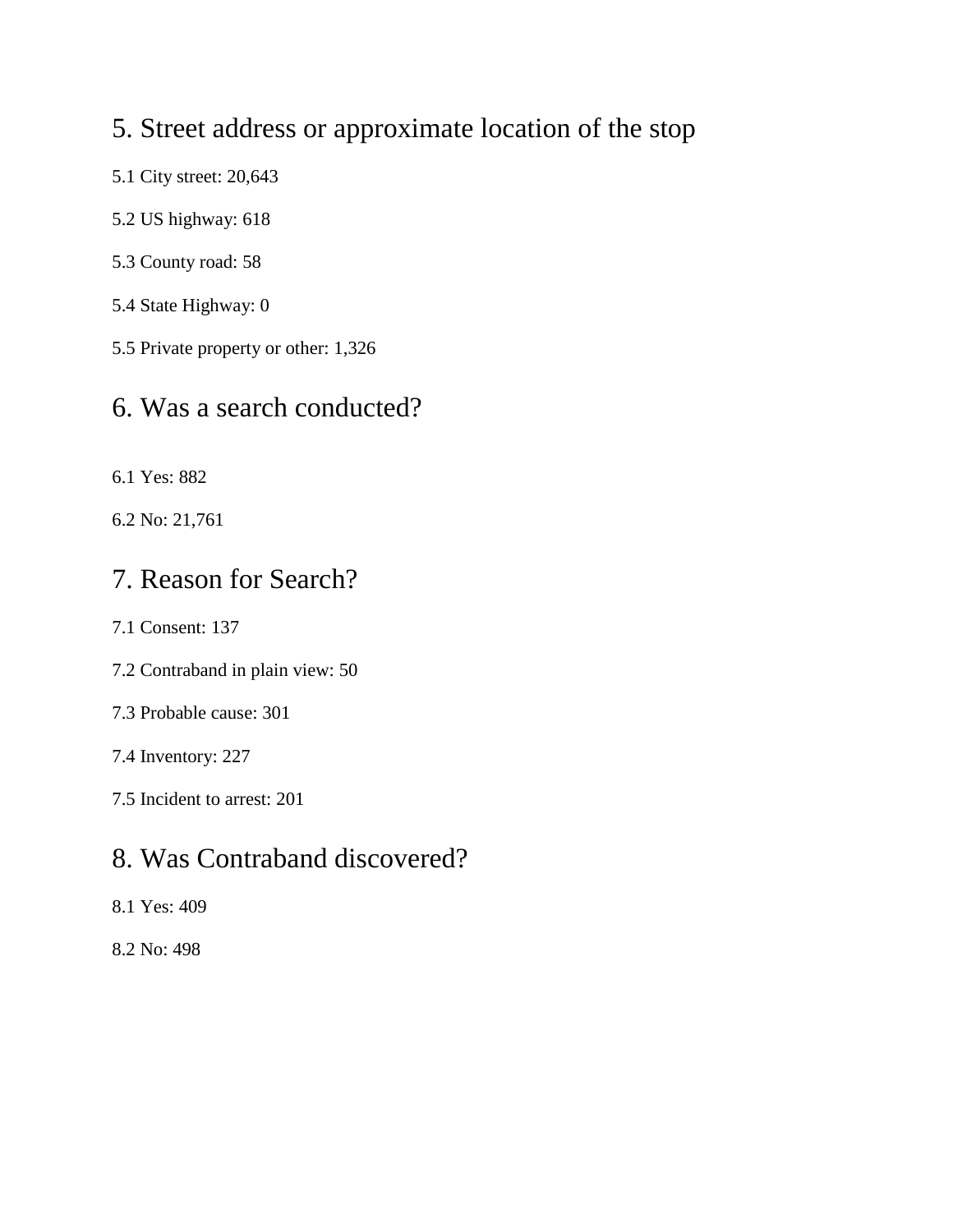## 9. Description of contraband

- 9.1 Drugs: 328
- 9.2 Currency: 2
- 9.3 Weapons: 20
- 9.4 Alcohol: 58
- 9.5 Stolen property: 2
- 9.6 Other: 14

### 10. Result of the stop

- 10.1 Verbal warning: 10,207
- 10.2 Written warning: 6,709
- 10.3 Citation: 5,933
- 10.4 Arrest: 675

### 11. Arrest based on

- 11.1 Violation of Penal Code: 391
- 11.2 Violation of Traffic Law: 36
- 11.3 Violation of City Ordinance: 41
- 11.4 Outstanding Warrant: 199

## 12. Was physical force resulting in bodily injury used during stop?

12.1 Yes: 3

12.2 No: 22,743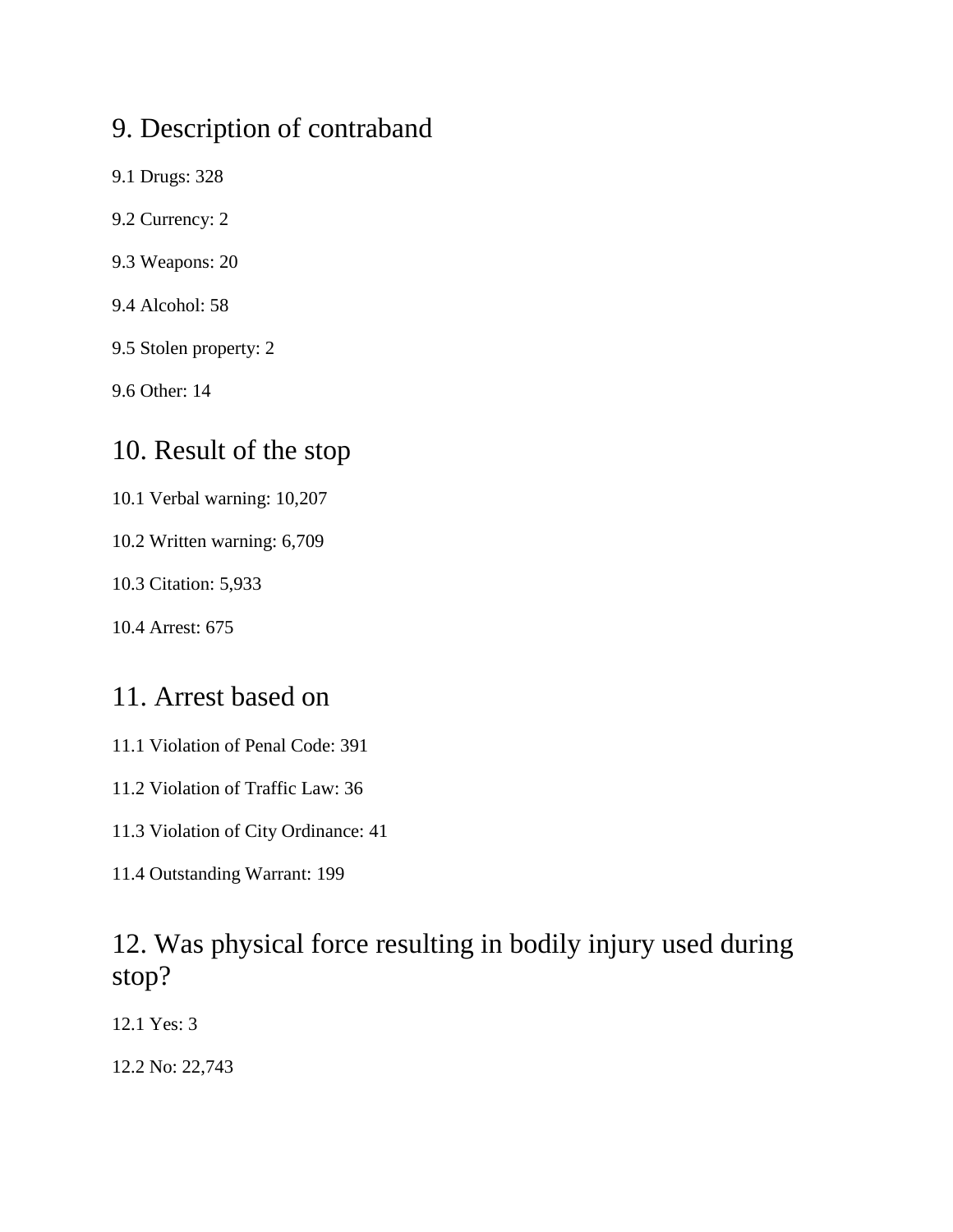#### **Table 1. Total Number of Instances where Officers Knew/did not Know Race/Ethnicity of Individuals Before Being Detained (1/1/18-12/31/18)**

| <b>Total Number of Instances</b><br>where Officers Knew Race and<br><b>Ethnicity of Individuals Before</b><br><b>Being Detained</b> | <b>Total Number of Instances</b><br>where Officers Did Not Know<br>the Race and Ethnicity of<br><b>Individuals Before Being</b><br><b>Detained</b> |
|-------------------------------------------------------------------------------------------------------------------------------------|----------------------------------------------------------------------------------------------------------------------------------------------------|
| 329                                                                                                                                 | 22,417                                                                                                                                             |

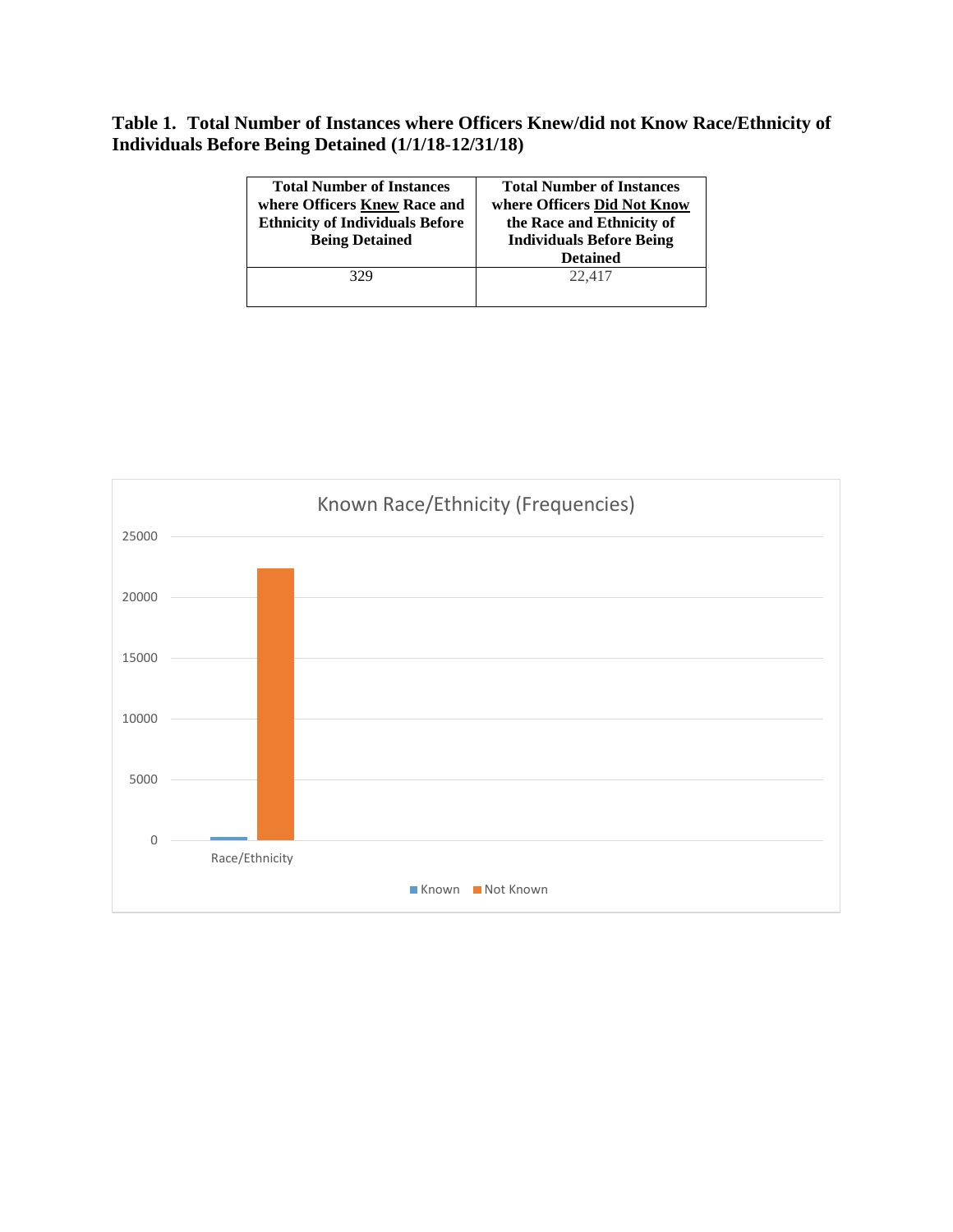#### **Table 2. Report on Audits**

The following table contains data regarding the number and outcome of required data audits completed during the period 1/1/18---12/31/18.

#### **Data Audits on Racial Profiling Data (1/1/18—12/31/18)**

| Number of   | Date of Completion | <b>Outcome of Audit</b>             |
|-------------|--------------------|-------------------------------------|
| Data Audits |                    |                                     |
| Completed   |                    |                                     |
|             | 2018               | Data reviewed is valid and reliable |

\_\_\_\_\_\_\_\_\_\_\_\_\_\_\_\_\_\_\_\_\_\_\_\_\_\_\_\_\_\_\_\_\_\_\_\_\_\_\_\_\_\_\_\_\_\_\_\_\_\_\_\_\_\_\_\_\_\_\_\_\_\_\_\_\_\_\_\_\_\_\_\_\_\_\_\_\_\_ \_\_\_\_\_\_\_\_\_\_\_\_\_\_\_\_\_\_\_\_\_\_\_\_\_\_\_\_\_\_\_\_\_\_\_\_\_\_\_\_\_\_\_\_\_\_\_\_\_\_\_\_\_\_\_\_\_\_\_\_\_\_\_\_\_\_\_\_\_\_\_\_\_\_\_\_\_\_

\_\_\_\_\_\_\_\_\_\_\_\_\_\_\_\_\_\_\_\_\_\_\_\_\_\_\_\_\_\_\_\_\_\_\_\_\_\_\_\_\_\_\_\_\_\_\_\_\_\_\_\_\_\_\_\_\_\_\_\_\_\_\_\_\_\_\_\_\_\_\_\_\_\_\_\_\_\_ \_\_\_\_\_\_\_\_\_\_\_\_\_\_\_\_\_\_\_\_\_\_\_\_\_\_\_\_\_\_\_\_\_\_\_\_\_\_\_\_\_\_\_\_\_\_\_\_\_\_\_\_\_\_\_\_\_\_\_\_\_\_\_\_\_\_\_\_\_\_\_\_\_\_\_\_\_\_ \_\_\_\_\_\_\_\_\_\_\_\_\_\_\_\_\_\_\_\_\_\_\_\_\_\_\_\_\_\_\_\_\_\_\_\_\_\_\_\_\_\_\_\_\_\_\_\_\_\_\_\_\_\_\_\_\_\_\_\_\_\_\_\_\_\_\_\_\_\_\_\_\_\_\_\_\_\_ \_\_\_\_\_\_\_\_\_\_\_\_\_\_\_\_\_\_\_\_\_\_\_\_\_\_\_\_\_\_\_\_\_\_\_\_\_\_\_\_\_\_\_\_\_\_\_\_\_\_\_\_\_\_\_\_\_\_\_\_\_\_\_\_\_\_\_\_\_\_\_\_\_\_\_\_\_\_

**Additional Comments:**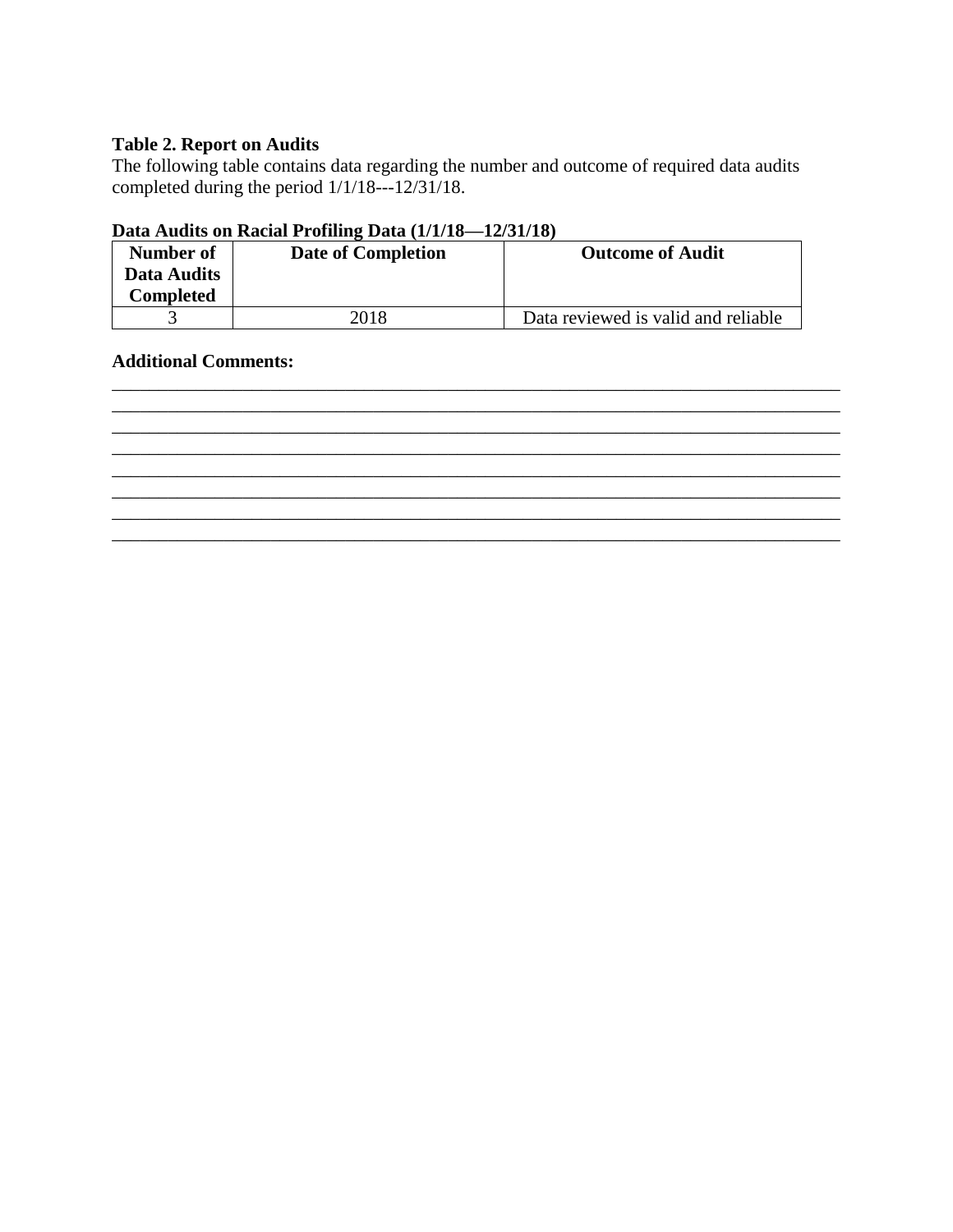**Table 3. Instances Where Peace Officers Used Physical Force that Resulted in Bodily Injury** 

**(1/1/18-12/31/18)**

| <b>Instance Where Peace</b><br><b>Officer Used Physical</b><br><b>Force that Resulted in</b><br><b>Bodily Injury</b> | <b>Location of the Stop</b> | <b>Reason for the Stop</b> |
|----------------------------------------------------------------------------------------------------------------------|-----------------------------|----------------------------|
|                                                                                                                      |                             |                            |
| 2/1/18                                                                                                               | 1801 Red River St.,         | DWI investigation          |
| UT Austin PD                                                                                                         | <b>Austin, TX 78705</b>     |                            |
| 5/13/18                                                                                                              | 901 Harborside Drive        | Driving wrong way          |
| <b>UT Medical Branch</b>                                                                                             |                             |                            |
| Galveston                                                                                                            |                             |                            |
| 11/13/18                                                                                                             | 2100 Blk. Inwood Rd.        | Disregard stop sign        |
| UT Southwestern Medical                                                                                              |                             |                            |
| <b>Center Dallas</b>                                                                                                 |                             |                            |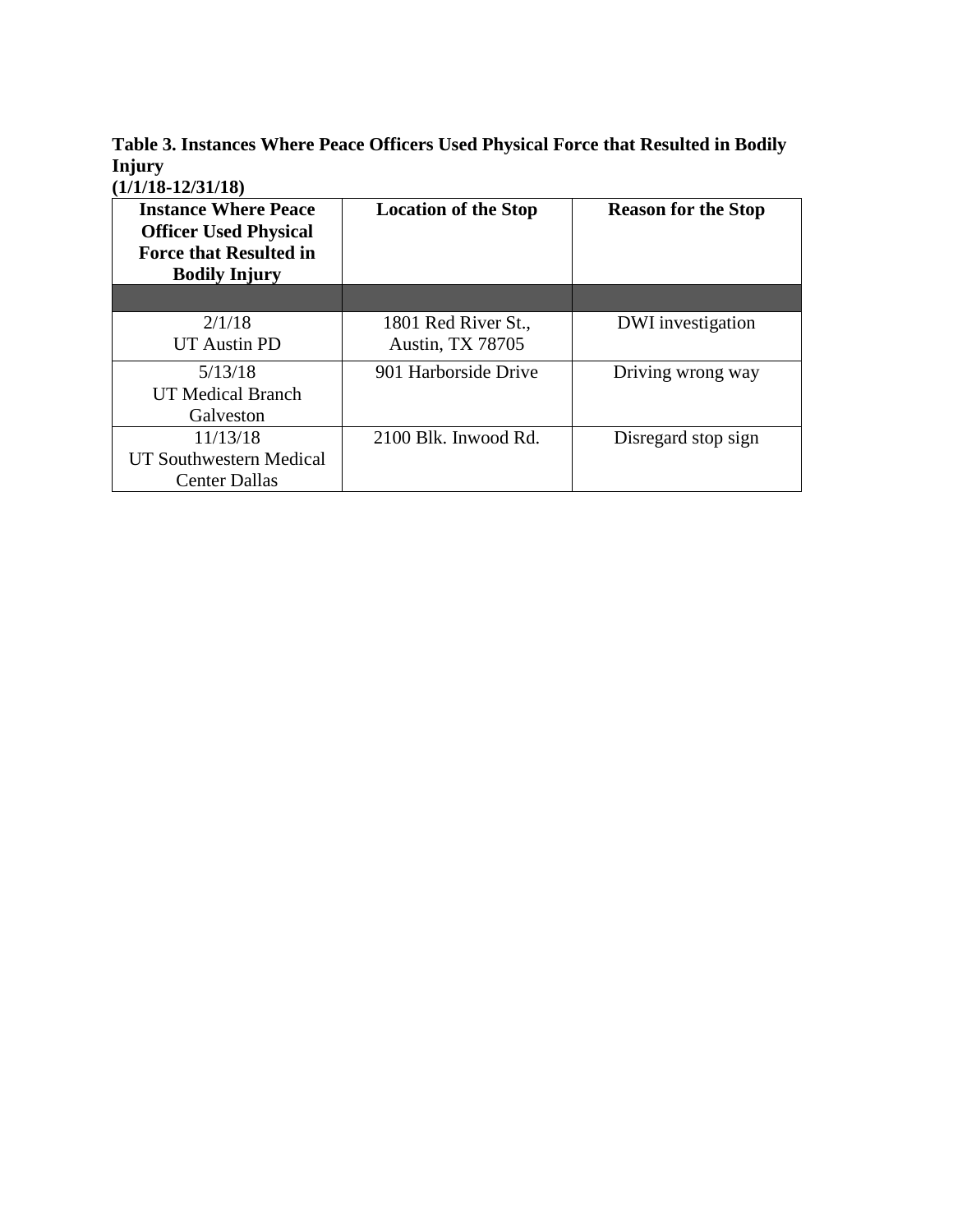# **Analysis and Interpretation of Data**

#### **Analysis**

In order to understand the analysis provided in this report, it is imperative that the evolution of the Texas Racial Profiling Law and its requirements, is discussed. That is, in 2001, the Texas legislature passed Senate Bill 1074 which became the Texas Racial Profiling Law. Thus, the law came into effect on January 1, 2002 and required all police departments in Texas, to collect traffic-related data and report this information to their local governing authority by March  $1<sup>st</sup>$  of each year. In 2009, the racial profiling law was modified to include the collection and reporting of all motor vehicle related contacts where a citation was issued or arrest made. In addition, the modification to the law further requires that all police officers indicate whether or not they knew the race or ethnicity of the individual before detaining them. Further, it was required that agencies report motor vehicle related data to their local governing authority and to the Texas Commission on Law Enforcement (TCOLE) by March 1st of each year. The purpose in collecting and presenting this information is to determine if police officers in a particular municipality are engaging in the practice of racially profiling minority motorists.

The Texas Racial Profiling Law also requires police departments to interpret motor vehicle-related data. Even though most researchers would probably agree with the fact that it is within the confines of good practice for police departments to be accountable to the citizenry while carrying a transparent image before the community, it is very difficult to determine if individual police officers are engaging in racial profiling, from a review and analysis of aggregate/institutional data. In other words, it is challenging for a reputable researcher to identify specific "individual" racist behavior from aggregate-level "institutional" data on traffic or motor vehicle-related contacts.

As stated previously, in 2009, the Texas Legislature passed House Bill 3389, which modified the Racial Profiling Law by adding new requirements; this took effect on January 1st, 2010. These changes included, but are were not limited to, the re-definition of a contact to include motor vehicles where a citation was issued or an arrest made. In addition, it required police officers to indicate if they knew the race or ethnicity of the individual before detaining them. Also, the 2009 law required adding "middle eastern" to the racial and ethnic category and submitting the annual data report to TCOLE before March 1st of each year.

In 2017, the Texas Legislators passed H.B. 3051 which removed the Middle Eastern data requirement but standardized the racial and ethnic categories relevant to the individuals that came in contact with the police. In addition, the Sandra Bland Act (S.B. 1849) was passed and became law. Thus, the most significant legislative act in Texas history regarding data requirements on law enforcement contacts, became law and took effect on January 1, 2018. The Sandra Bland Act not only requires the extensive collection of data relevant to police motor vehicle contacts, but it also mandates for the data to be analyzed while addressing the following: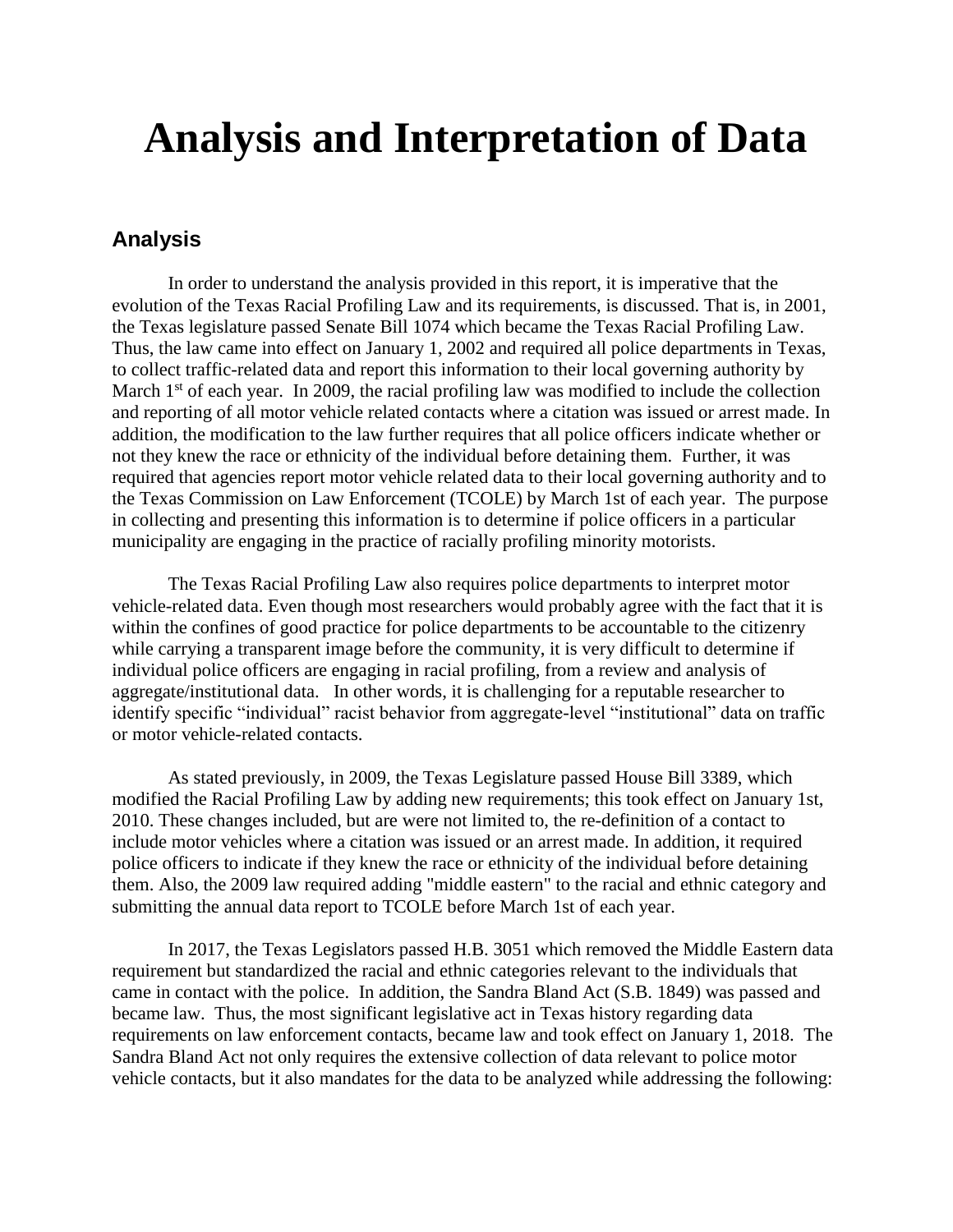- *1. A comparative analysis of the information compiled (under Article 2.133):*
	- *a. Evaluate and compare the number of motor vehicle stops, within the applicable jurisdiction, of persons who are recognized as racial or ethnic minorities and persons who are not recognized as racial or ethnic minorities;*
	- *b. Examine the disposition of motor vehicle stops made by officers employed by the agency, categorized according to the race or ethnicity of the affected persons, as appropriate, including any searches resulting from stops within the applicable jurisdiction;*
	- *c. Evaluate and compare the number of searches resulting from motor vehicle stops within the applicable jurisdiction and whether contraband or other evidence was discovered in the course of those searches.*
- 2. *Information related to each complaint filed with the agency alleging that a peace officer employed by the agency has engaged in racial profiling*.

In an effort to comply with The Texas Racial Profiling/Sandra Bland Law, the UT System Police Department commissioned the analysis of its 2018 contact data. Thus, different types of data analyses were performed. One of these involved a careful evaluation of the 2018 motor vehicle-related data. This particular analysis measured, as required by the law, the number and percentage of Whites, Blacks, Hispanics or Latinos, Asians and Pacific Islanders, Alaska Natives and American Indians (Middle Easterners and individuals belonging to the "other" category, as optional categories), that came in contact with the police in the course of a motor vehicle related contact, and were either issued a ticket, citation, warning were issued or an arrest was made. Also, included in this data were instances where a motor vehicle contact took place for an alleged violation of the law or ordinance. The Tier 2 data analysis included, but was not limited to, information relevant to the number and percentage of contacts by race/ethnicity, gender, reason for the stop, location of stop, searches while indicating the type of search performed, result of stop, basis of an arrest and use of physical force resulting in bodily injury,

The UT System Police is comprised of police departments across the State of Texas. That is, a total of 14 academic institutions house UT System Police Departments which report to the central administration based in Austin. These academic institutions include UT Arlington, UT Austin, UT Dallas, UT Southwestern Medical Center at Dallas, UT El Paso, UT Medical Branch at Galveston, UT Health Science Center at Houston and MD Anderson Cancer Center, UT Permian Basin, UT Rio Grande Valley, UT San Antonio, UT Health Science Center at San Antonio, UT Tyler and UT Health Northeast at Tyler. Due to the fact that these institutions' police departments do not patrol the same demographical population and that a comparison of all 14 departments to a particular baseline is virtually impossible, the analysis provided here is limited in that the data is not compared to a specific baseline. Instead, the data is discussed as it is presented on the TCOLE reporting table.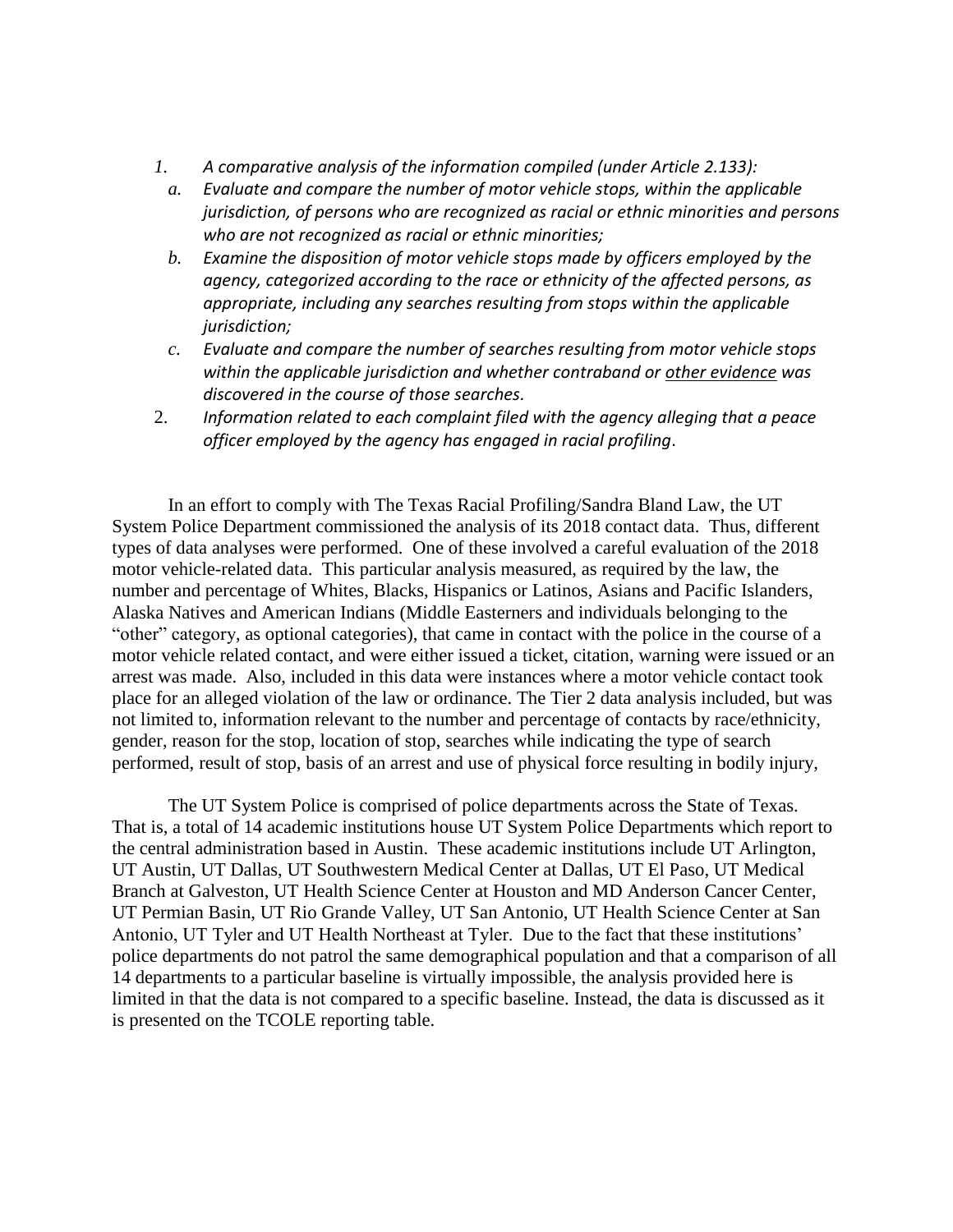#### Tier 2 (2018) Motor Vehicle-Related Contact Analysis

When analyzing the enhanced Tier 2 data collected in 2018, it was evident that most motor vehicle-related contacts were made with males and most of the contacts were made with White drivers. This was followed by Hispanic and Black drivers. In most instances, police officers report not knowing the race or ethnicity prior to the stop. Further, they cite as the primary reason for the stop to have been a "moving traffic violation". This was followed by "vehicle traffic violation".

In 2018, most of the contacts made took place in city streets. The UT System Police Department cites that most contacts did not result in a search. Of those searches made, most were based on probable cause. The second most significant reason for a search was "inventory". In addition, contraband was not found as a result of most searches. Of the contraband found, in most instances, drugs were cited as the most frequent contraband found.

The data also shows that the majority of stops resulted in a verbal warning. This was followed by "written warnings". When an arrest was made, the most frequent reason provided was a violation of the penal code. Also, none of the contacts resulted in the use of physical force which caused bodily injury. In addition, the analysis on searches made showed that most of these did not result in contraband. This is consistent with industry standards.

#### Summary of Findings

The most recent Texas Racial Profiling Law requires that police department perform data audits in order to validate the data being reported. Consistent with this requirement, the UT System Police Department has engaged del Carmen Consulting, LLC in order to perform these audits in a manner consistent with normative statistical practices. As shown in table 2, the audits performed have shown that the data is valid and reliable. Further, as required by law, this report also includes an analysis on the searches performed. This analysis includes information on whether contraband was found as a result of the search while controlling for race/ethnicity. The search analysis demonstrates that the police department is engaging in search practices consistent with national trends in law enforcement.

While considering the findings made in this analysis, it is recommended that the UT System Police Department should continue to collect and evaluate additional information on motor vehicle contact data (i.e., reason for probable cause searches, contraband detected) which may prove to be useful when determining the nature of the contacts police officers are making with all individuals.

As part of this effort, the UT System Police Department should continue to:

- 1) Perform an independent analysis on contact and search data in future years.
- 2) Commission data audits in 2019 in order to assess data integrity; that is, to ensure that the data collected is consistent with the data being reported.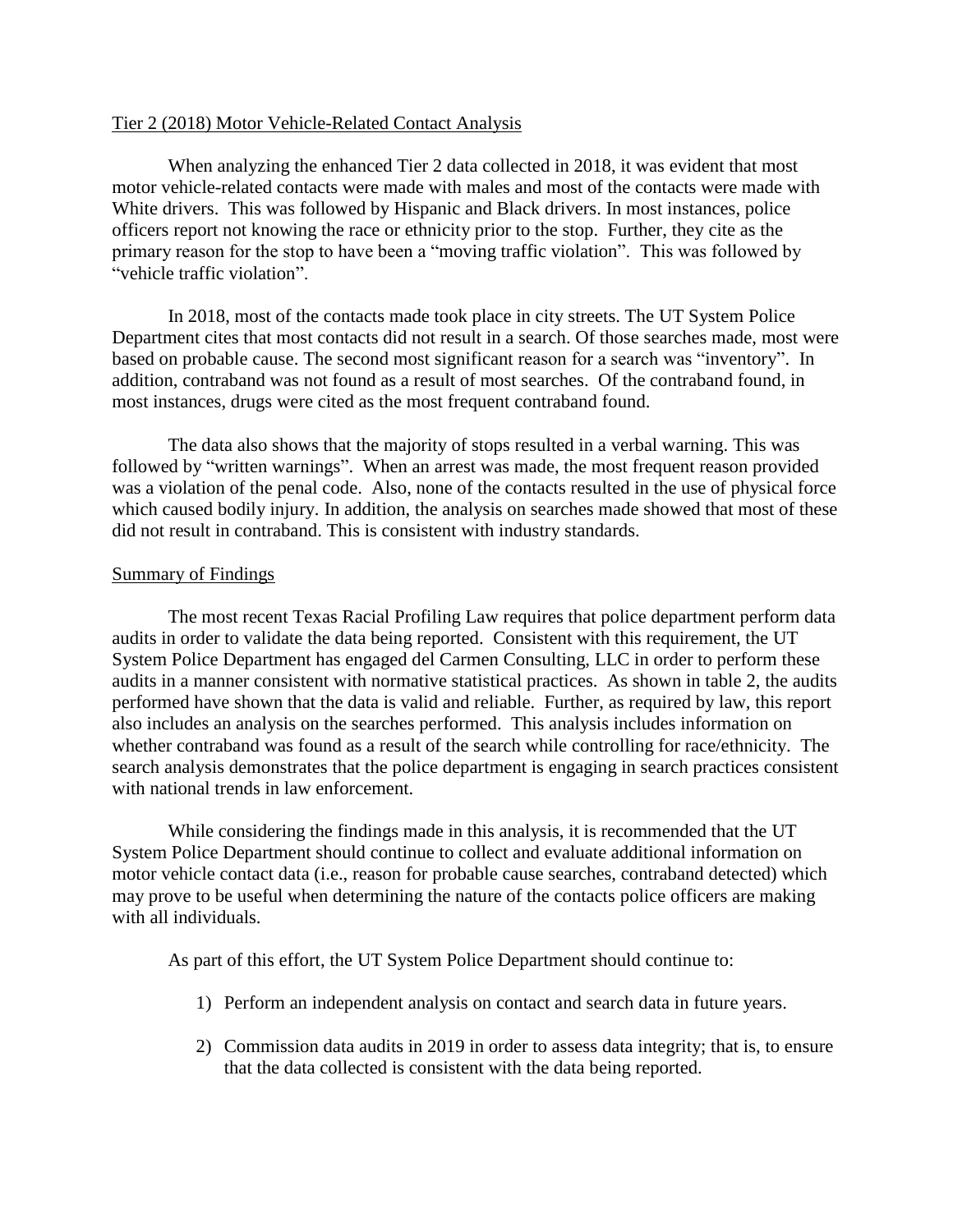The comprehensive analysis of the data included in this report demonstrates that the UT System Police Department has complied with the Texas Racial Profiling Law and all of its requirements. Further, the report demonstrates that the police department has incorporated a comprehensive racial profiling policy, currently offers information to the public on how to file a compliment or complaint, commissions quarterly data audits in order to ensure validity and reliability, collects and commissions the analysis of tier 2 data, and ensures that the practice of racial profiling is not tolerated.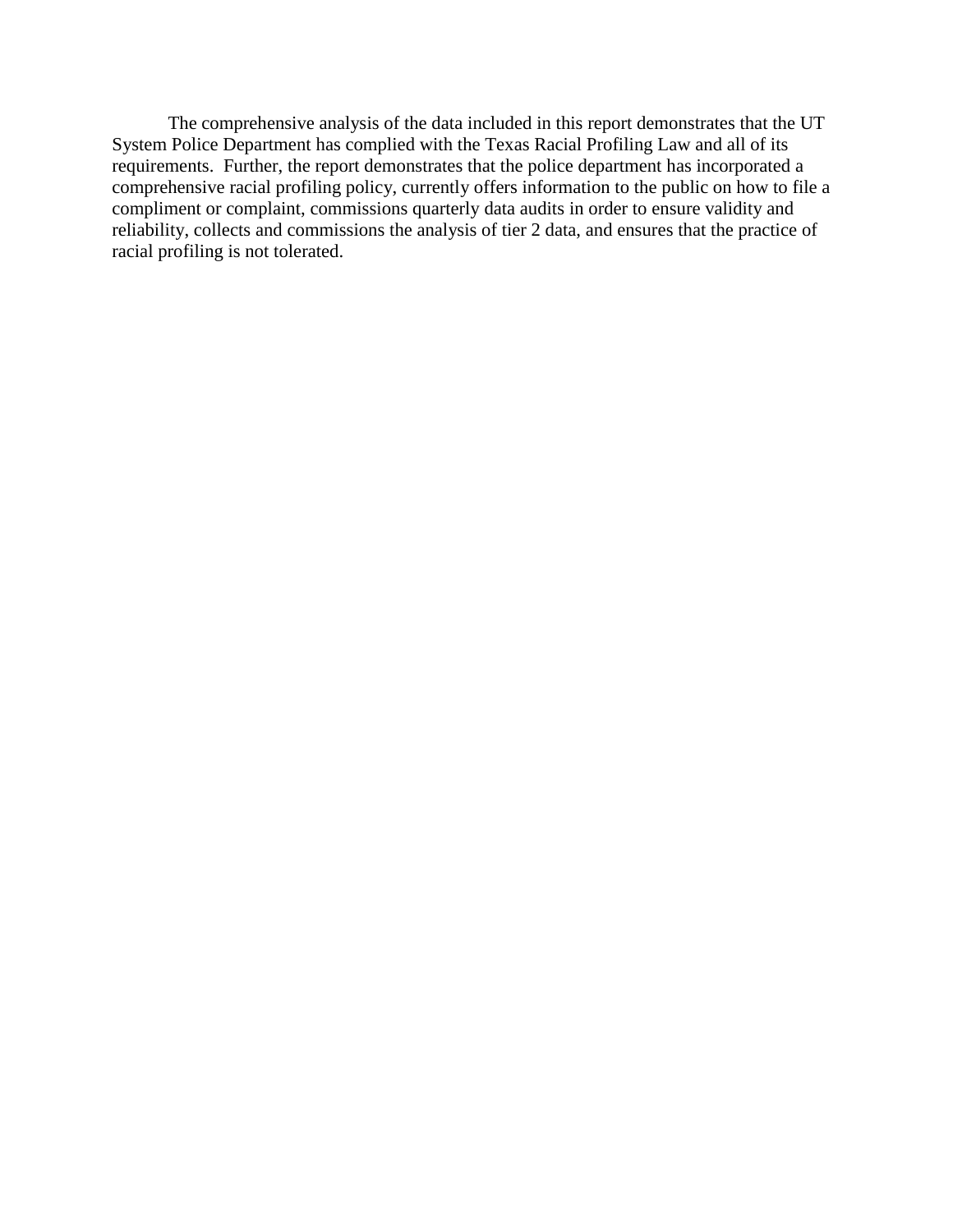# **(III) Summary**

# **Checklist**

#### **Checklist**

The following requirements **were** met by the UT System Police Department in accordance with The Texas Racial Profiling Law:

 $\boxtimes$  Implement a Racial Profiling Policy citing act or actions that constitute racial profiling.

 $\boxtimes$  Include in the racial profiling policy, a statement indicating prohibition of any peace officer employed by the UT System Police Department from engaging in racial profiling.

 $\boxtimes$  Implement a process by which an individual may file a complaint regarding racial profiling violations.

 $\boxtimes$  Provide public education related to the compliment and complaint process.

 $\boxtimes$  Implement disciplinary guidelines for officers found in violation of the Texas Racial Profiling Law.

 $\boxtimes$  Collect, report and analyze motor vehicle data (Tier 2).

 $\boxtimes$  Commission Data Audits and a Search Analysis.

 $\boxtimes$  Indicate total number of officers who knew and did not know, the race/ethnicity of individuals before being detained.

 $\boxtimes$  Produce an annual report on police contacts (Tier 2) and present this to the local governing body and TCOLE by March 1, 2019.

 $\boxtimes$  Adopt a policy, if video/audio equipment is installed, on standards for reviewing video and audio documentation.